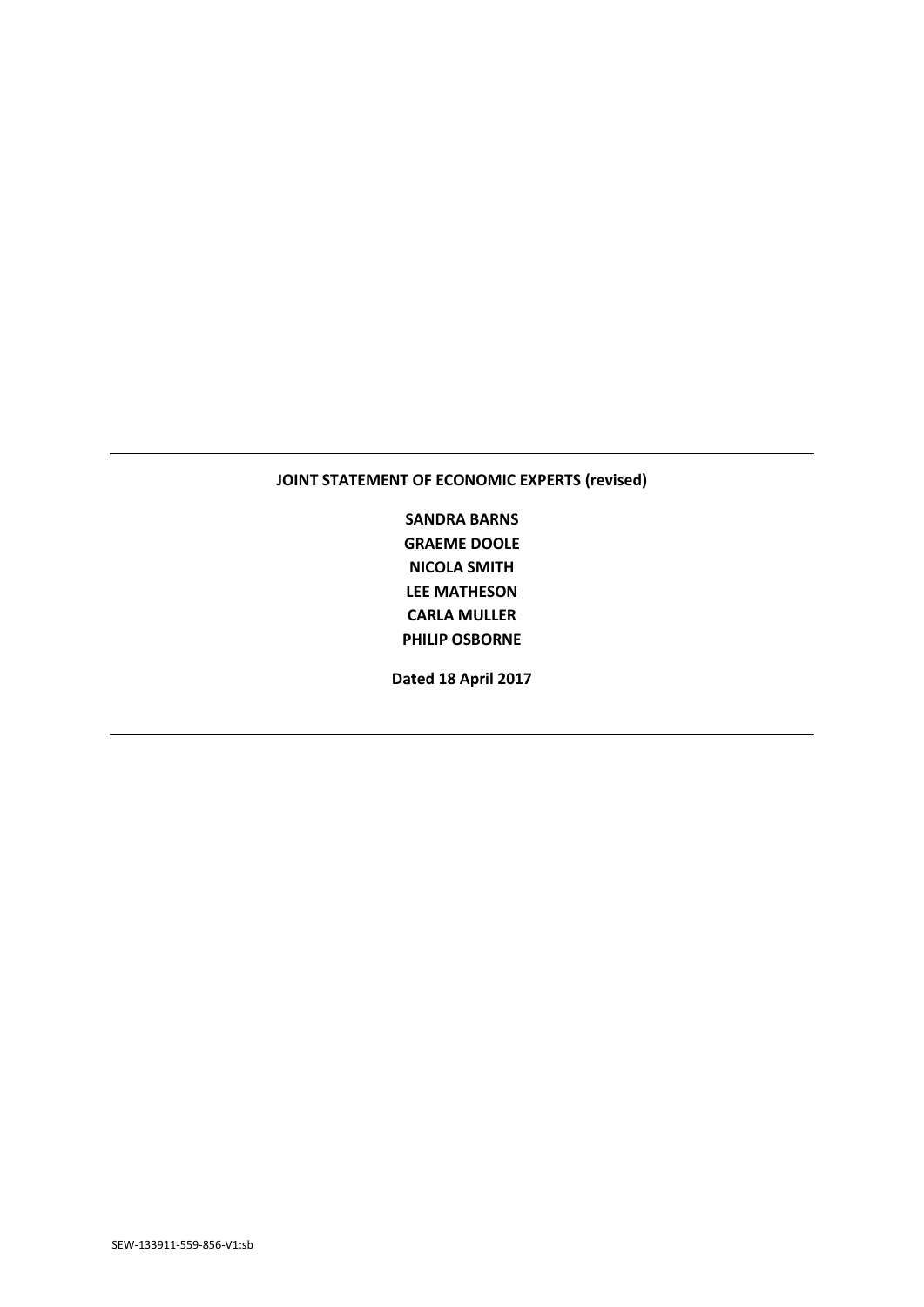**The Proposed Plan Change 10 is currently being heard by the Independent Hearing Panel. Pursuant to Memo 5, 1 March 2017, the Panel encouraged expert economics witnesses to caucus voluntarily and endeavour to narrow the issues, and this was further agreed at the hearing on 4 April 2017. In line with this, the economics expert witnesses called by Bay of Plenty Regional Council, DairyNZ, Rotorua Lakes Council have undertaken caucus meetings in person and by telephone and email and have agreed the following matters are issues and set out their respective positions on these as to the matters agreed and not agreed and the reasons why. All have agreed to proceed in line with the expert witness code of conduct as set out in their evidence to the Panel. There are three issues dealt with under this caucus report.** 

# **ISSUE 1: Does a grandparenting (with sector averaging) allocation result in the most economically efficient outcome?**

- 1. This issue is centred on the treatment of physical assets and the price of nitrogen allowances in the economic modelling, and the implications of these for economic efficiency.
- 2. Philip Osborne contends that a grandparenting allocation with sector averaging may not result in the most economically-efficient outcome when considering the parameters of the model.
- 3. Graeme Doole's position is that sector averaging does result in the most economically efficient outcome, and that this has been shown in the comprehensive economic assessment of alternative allocation methods at the farm, catchment, district, regional, and national levels (Parsons et al., 2015; Market Economics, 2015).

# Existing investment

- 4. Philip Osborne's position is that existing investment in physical capital (as per Policy WL 5B of the Regional Policy Statement principles for allocation) has played an important role in the assessment and evaluation of the most appropriate method by which to manage (allocate) nitrogen rights. Philip Osborne advocates considering the depreciation of physical capital over time, given that existing capital will depreciate across time and this will serve to lower its importance in determining the most-efficient allocation. He contends that as this physical capital devalues over time that the significance of land use efficiencies (such as soil fertility and structure) will increase in significance. While he acknowledges that depreciation is not generally included in cost-benefit analysis (due in part to the realisation of this loss on sale or disposal of the asset), he believes it is prudent to consider this in terms of the market response and the potential viability of the development of alternative land uses. At this point in time Mr Osborne does not suggest a resulting allocation mechanism.
- 5. Graeme Doole's position is outlined in the statements that follow.
- 6. The approach proposed by Mr Osborne is rarely used when addressing diffuse pollution from farms, both at the national and global scale. It conceptually provides a feasible means to address how the importance of several types of existing physical capital to allocation policy will decline over time, as it depreciates.
- 7. The economic model applied by Parsons et al. (2015) did not consider this allocation mechanism, given that it was not raised during the STAG process. The novelty of this approach was one driver for this.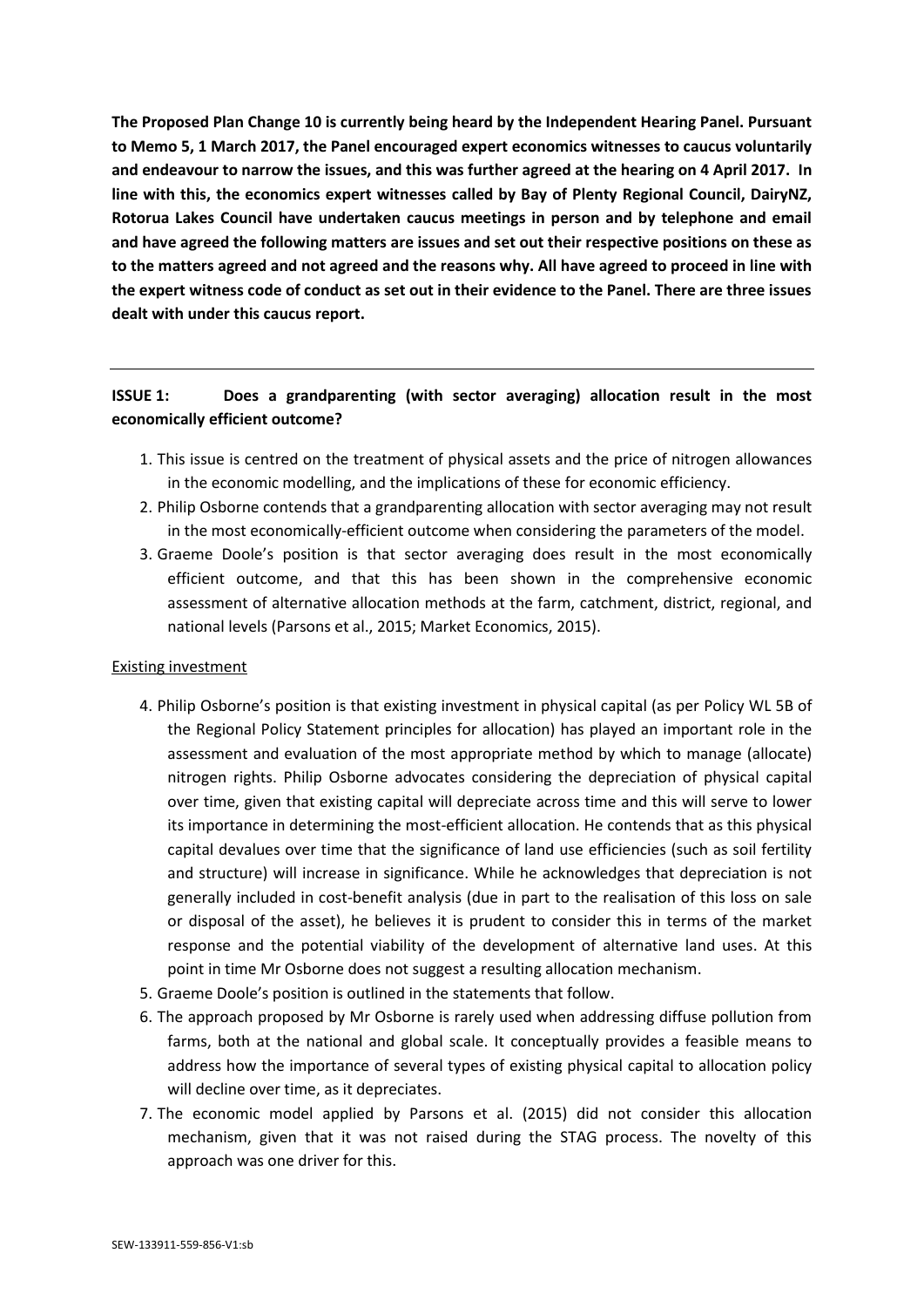- 8. The economic model applied by Parsons et al. (2015) did not study transition over time (see paragraph #28 of his EIC). Such models are commonly called equilibrium models. The use of an equilibrium model was in line with common practice and is motivated by a lack of data dictating how prices, farm management, farm technology, and the population will change over time.
- 9. Differences in capital costs and depreciation rates are not considered between different allocation policies in the Parsons et al. (2015) report, aside from those associated with landuse change. This is because different allocation systems are not predicted to impact the depreciation rate within each land-use; except, of course, if there is land-use change.
- 10. The model applied by Parsons et al. (2015) is not suited to richly describing the allocation system proposed by Mr Osborne. Nevertheless, I believe it is not an issue of significance given the many flaws of the proposed system.
- 11. The approach proposed by Mr Osborne provides no guidance with which how nitrogenleaching entitlements would be allocated among land uses across time. The difficulty associated with allocating nitrogen is amplified above that we see in typical circumstances when allocation rates are required to vary over time, which his proposed system does.
- 12. The approach proposed by Mr Osborne assumes that owners of undeveloped or underdeveloped land will be motivated to develop land in the future, once they receive more entitlements to leach. Extensive economic modelling undertaken within this process (Parsons et al., 2015; Doole et al., 2017) highlights that the extensive development of new intensive agricultural land uses in the catchment is not advantageous, both from an economic and environmental perspective. A chief constraint is the high cost of establishing a dairy farm, both within and outside of the Lake Rotorua catchment.
- 13. The approach proposed by Mr Osborne does not address the allocation principle of existing land-use in Policy WL 5B of the Regional Policy Statement. This principle seeks to recognise the high value of the many types of capital found on a farm that do not depreciate. Indeed, many types of capital do not depreciate over time in a profitable farming system; examples are land, soil fertility, soil structure, and management ability. My expert opinion is that these are likely substantially more valuable than physical capital that does depreciate (e.g. fences, milking sheds). Assets that do not depreciate (e.g. land, soil fertility, management ability) were given some weight during the development of Plan Change 10, given their ties to existing land use as an important principle of allocation. In contrast, the system proposed by Mr Osborne does not.
- 14. Mr Osborne contends that the economic efficiency of an alternative allocation system will be superior to that proposed by Plan Change 10 (see paragraphs #1 to #3 above). This is unlikely because it involves taking nitrogen away from those land uses that are best able to utilise it, based on their available levels of physical capital that do not depreciate within profitable systems (e.g. land, soil fertility, soil structure, management ability).
- 15. Mr Osborne contends that the economic efficiency of an alternative allocation system will be superior to that proposed by Plan Change 10 (see paragraphs #1 to #3 above). This is unlikely because it involves nitrogen being allocated over time to those land uses that are least able to productively utilise it.
- 16. Under the allocation system proposed by Mr Osborne, it will take some time for owners of less-developed land to obtain enough nitrogen to allow the development of intensive agriculture. The benefits of this development, if any, will be substantially reduced because of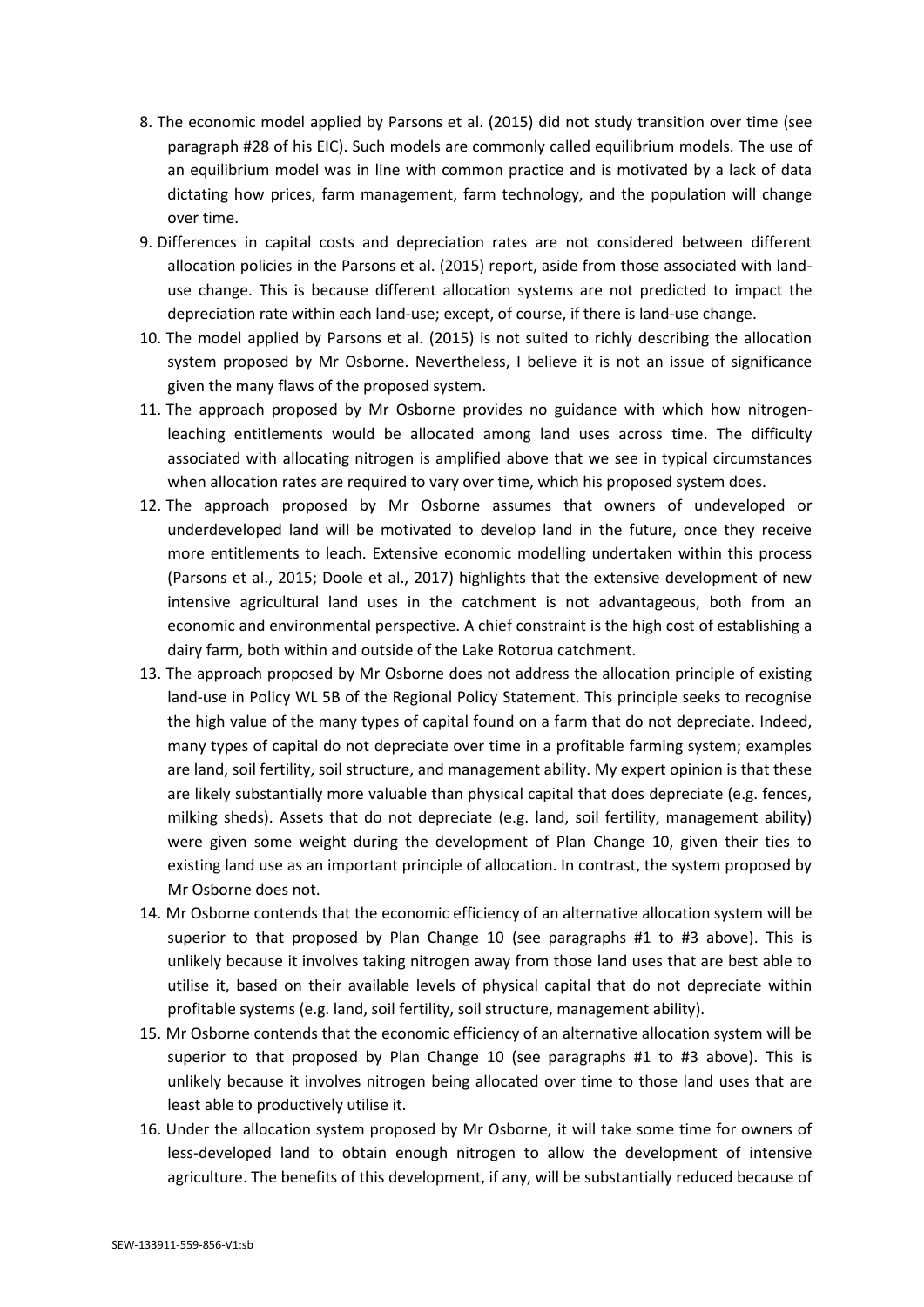the time value of money. Economic theory tells us that a dollar now is worth more than a dollar in the future, as we lose the opportunity to invest a dollar that we receive at a later time. (This is the underlying theory of discounting.) The discount rate when the Parsons et al. (2015) report was generated was 8%. At this discount rate, the value of a 2015 dollar received in 2025 is \$0.45, while the value of a 2015 dollar received in 2032 is \$0.27. Overall, given that Mr Osborne's proposed allocation scheme focuses greatly on intensification in the medium- to long-term, it is important to consider that the economic benefits accruing to this action are greatly eroded due to discounting.

- 17. The approach proposed by Mr Osborne is based on an assertion that the value of nitrogen will be high in future years, becoming an asset for land owners with higher allocations. There is evidence to believe that, converse to this belief, the price of nitrogen will decline over time. This is outlined in detail below.
- 18. The approach proposed by Mr Osborne was not considered by the collaborative process. Rather, it is a proposal put forward by a limited number of submitters. This highlights that the proposed system could easily diverge from the allocation principles put forward by the STAG. Furthermore, the STAG process served to discuss the equity of each allocation system for key stakeholders, and this new system has not yet been discussed from this perspective.
- 19. The approach suggested by Mr Osborne has a high level of associated risk. This arises from a current failure to provide a proposed design for the scheme. These limitations are emphasised given a lack of similar systems applied throughout New Zealand or the world to limit contaminant loss from farms. In contrast, the structure of the allocation system proposed in Plan Change 10 is closely related to that observed in a significant number of environmental-management programs worldwide.
- 20. Ms Muller points out that an allocation system based solely on risk factors (e.g. loss risk) is uncertain as to whether it would get to the nitrogen target sought.
- 21. Mr Osborne remains concerned regarding the treatment of capital investment and the costs associated with it in terms of the viability of existing land uses and the potential for effective land use change and efficient nitrogen use.

# The price of nitrogen

- 22. Philip Osborne contends that the price of nitrogen would increase over the next 15–20 years because farmers will demand more nitrogen as they seek to increase production or the value of existing production increases. Philip Osborne considers that as a scarce resource (albeit through the cap) with productive value, there is no evidence to suggest that activities will not seek to maximise utility and thereby increase the price of nitrogen. Price increases inequity.
- 23. Graeme Doole's position is that there is no empirical evidence to support the contention that the price of nitrogen will increase over time in a cap-and-trade system. Economic theory suggests that demand for nitrogen is unlikely to increase in the catchment over time. Lower demand (and hence lower prices) is likely to materialise in the market for nitrogen in the medium- to long-term for several reasons:
	- (a) Innovation will lead to the development of improved and new mitigation practices.
	- (b) Adaption will lead to producers learning how to profitably farm within nitrogen-leaching limits.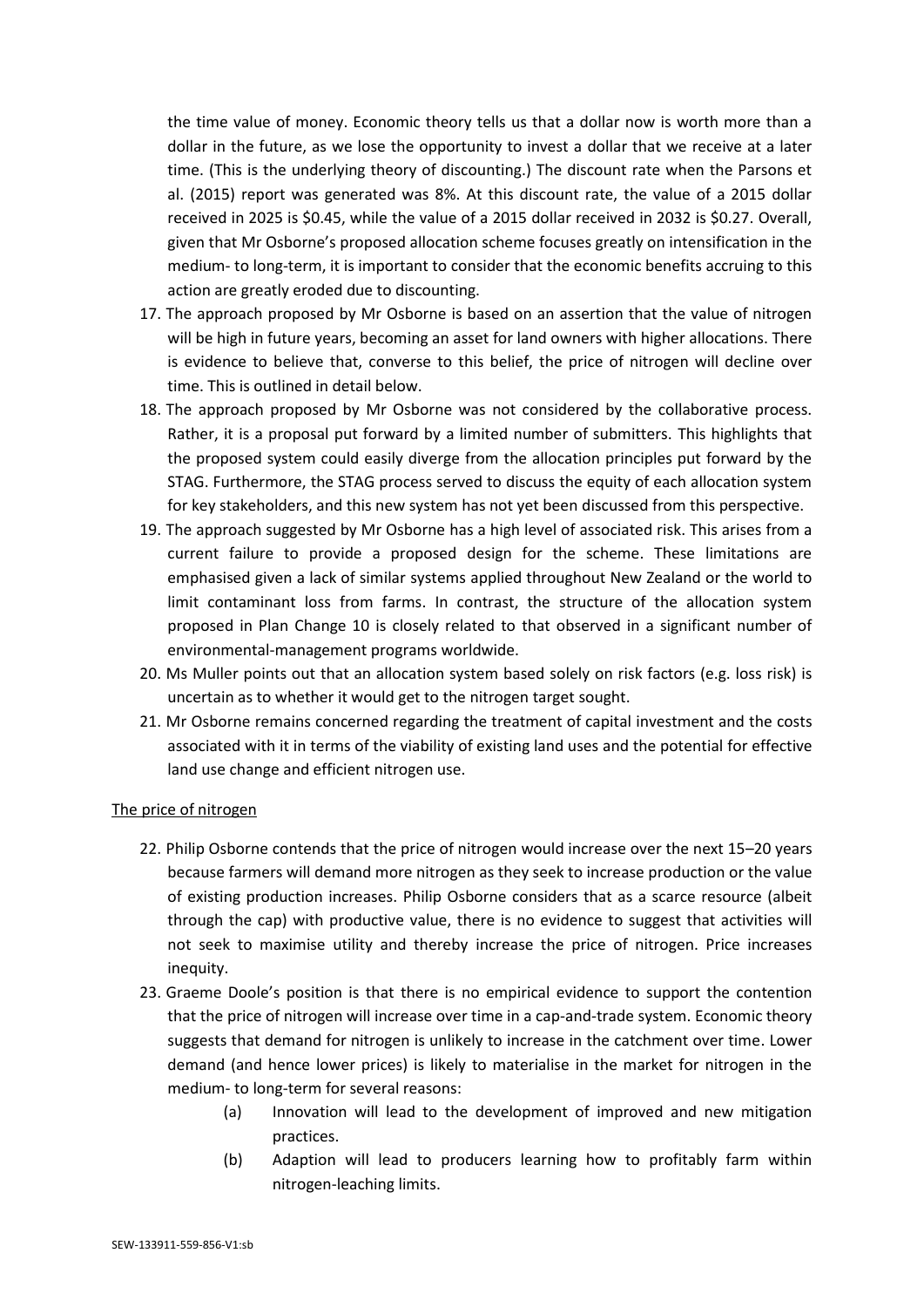- (c) It will be more profitable to purchase and/or intensify unregulated land outside of the catchment, rather than seeking to increase intensity within the PC10 boundary through purchasing additional rights to leach.
- (d) Prices for products of the dairy, sheep, beef, and forestry sectors are not guaranteed to increase over the next 15–20 years, particularly given the development of synthetic milk and meat products in recent times. Thus, it is not guaranteed that producers will have an incentive to increase demand for nitrogen because of higher prices received for outputs of pastoral farming and/or forestry.

# *Statement of agreed facts*

- 24. Economic efficiency in land use is driven by a range of criteria; the characteristics of the land are one. Others include skills and experience of landowners, access to services and markets, existing investment in physical capital, and legal aspects such as land parcel size and existing land covenants.
- 25. Trading provides a benefit in economic efficiency, and potentially provides management flexibility. However, trading does enable land use to move away from the land use it is allocated to.

# *Unresolved issues*

- 26. Mr Osborne believes that the relative significance of the physical assets identified in para 24 changes over time, and it is this change that is fundamental to sustainable and efficient land use. Mr Osborne contends that the choice of allocation method can have an impact upon the rate of devaluation of physical assets.
- 27. There is a disagreement about whether efficiency should be measured in terms of cost, production, or environmental impact.
- 28. The direction of the price of nitrogen over time. While Graeme Doole suggests price of nitrogen is likely to decrease over time for the reasons discussed above, Mr Osborne contends that the method by which the nitrogen is allocated plays a role in the treatment of these assets by the market and thereby their relevancy in the assessment process. Philip Osborne considers that as a scarce resource (albeit through the cap) with productive value, there is no evidence to suggest that activities will not seek to maximise utility and thereby increase the price of nitrogen.

# **ISSUE 2: Is the sector range allocation the most equitable allocation method?**

29. In relation to Issue 2, the Appearance Notes for Phil Osborne dated 3 April 2017 refer to 'specifically the impact on Māori land holdings' (para  $13$ ).<sup>1</sup> The Regional Policy Statement Policy IW 1B requires council to enable development of multiple-owned Māori land.<sup>2</sup> The analysis for Proposed Plan Change 10 included analysing whether Māori were

 $\overline{a}$ 

 $1$  The economic caucusing discussed a definition of underdeveloped land as encompassing forestry, drystock and dairy land where the characteristics of the land suggest it could be used in a more nitrogen intensive way. However, based on the Appearance notes the caucusing report focuses on underdeveloped Māori land.

<sup>2</sup> Defined in Footnote 3 (RPS, p.151) as *"land in multiple ownership under Te Turi Whenua Māori Land Act 1993."*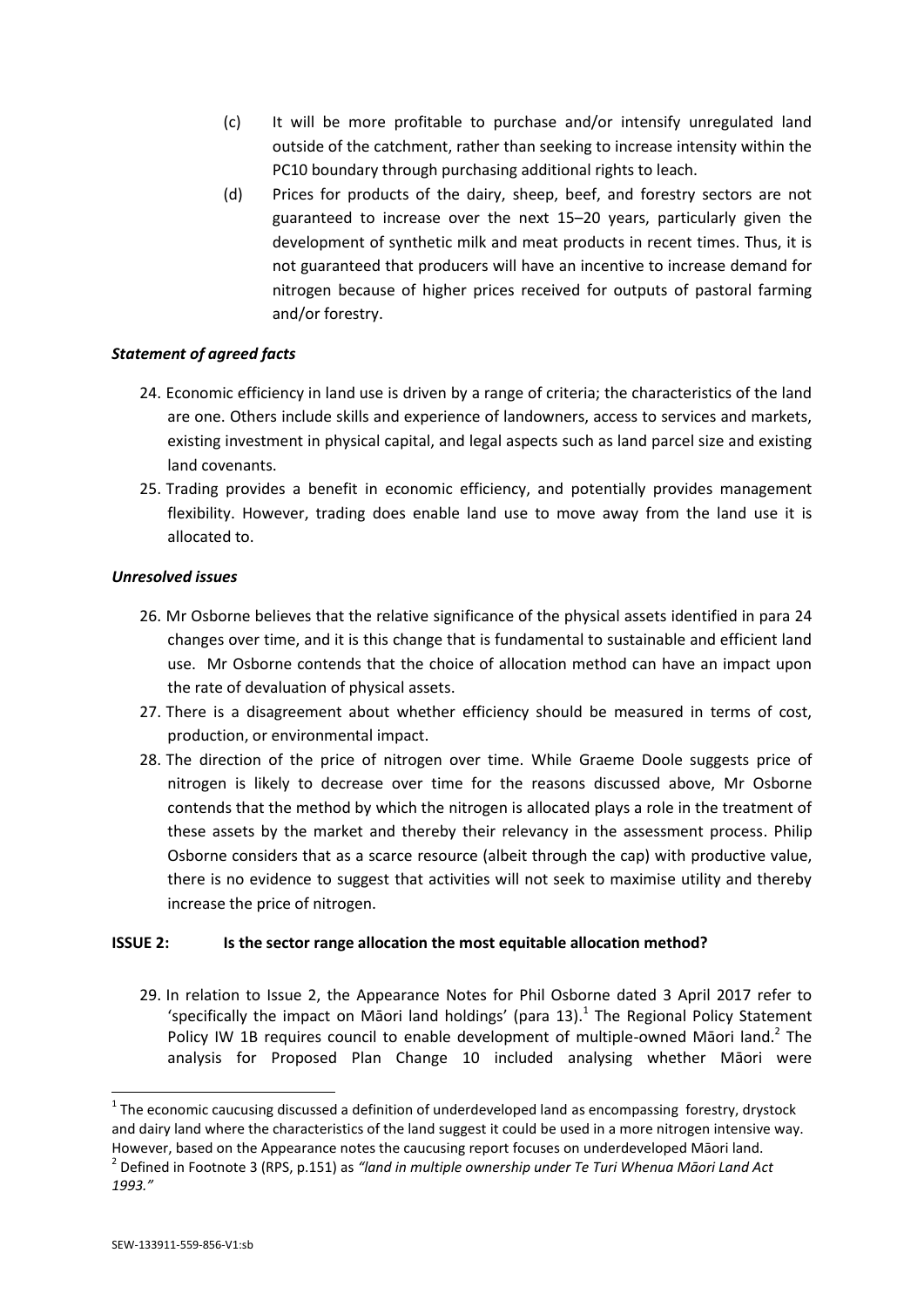disproportionately impacted in relation to developing their land relative to other land owners in the Lake Rotorua catchment. This analysis was summarised in the s32 evaluation report.<sup>3</sup> In this regard, the s32 report:

- (a) Quantifies the proportion of Māori Freehold land in the catchment, and the proportion of Māori land in dairy, drystock, forestry and non-productive trees.
- (b) Describes the issues relating to development, and the implications of Rule 11 on Māori Freehold land development.
- (c) Details the impact of the plan change on Māori Freehold land development beyond what is already in effect as a result of Rule 11. Where pastoral land has been benchmarked, the impact of the proposed rules on low-intensity pastoral farms has been quantified.<sup>4</sup>
- (d) Estimates how land values (specified on a per-hectare basis) would be impacted for dairy, drystock, and lifestyle block. These were estimated by Telfer Young, and are recorded in the s32 report (including p. 167, p. 175, and pp. 230-232). These impacts affect all landowners in the catchment.
- (e) Provides the results of the Parsons et al. (2015) report, which shows the impacts in terms of changes in land use and income for different sectors, and for the catchment.

The Parsons et al. (2015) report presented the impact of eight diverse allocation policies on land-use, land management, trading, and income across different sectors. However, equity is not studied in a formal fashion. Rather, the collaborative process implemented within PC10 was used as a pragmatic means to address the equity of each allocation policy through open debate and structured decision making based on assessments of relative economic efficiency performed with the economic models. The value of a collaborative process to considering equity issues is reinforced when considering that, "[in] most cases, it is not possible to determine an allocation approach that both maximises economic efficiency and is considered equitable by all affected parties" (Daigneault et al., 2017, p. 449).

- 30. The affect the Proposed Plan Change 10 on the capital value of Māori Freehold land was not assessed, given the limited ability to sell Māori Freehold land due to the restrictions on alienation under the *Te Ture Whenua Māori Land Act 1993*.
- 31. Following the completion of submissions for Proposed Plan Change 10, BOPRC undertook additional analysis that included both Māori Freehold land and settlement land in the catchment. Here, modelling was used to quantify the impact of an alternative distribution of nitrogen based on a submission from PF Olsen:
- (a) The area of land in each of the five main land uses was identified and compared to land use capability for both Māori land (including and excluding settlement land) and the rest of the catchment. This quantified the differences between Māori land and the rest of the catchment. Refer to the rebuttal evidence of Gemma Moleta

**.** 

 $3$  The baseline in the s32 evaluation was defined as Rule 11 in the Operative Regional Water and Land Plan. The work underlying Proposed Plan Change 10 has quantified distributive effects relating allocation decisions by identifying groups perceived to be disadvantaged by the allocation of nitrogen, and the land use relevant to this.

 $^4$  Quantification is consistent with Section 32 (3)(b) of the RMA, which requires that an assessment of the efficiency and effectiveness of provisions must *'if practicable, quantify the benefits and costs*' of the environmental, economic, social and cultural effects that are anticipated from the implementation of the provisions. Guidance on the section 32 evaluation notes that 'to quantify means to place a numerical value on, not necessarily to monetise' (MfE, 2014, p.18).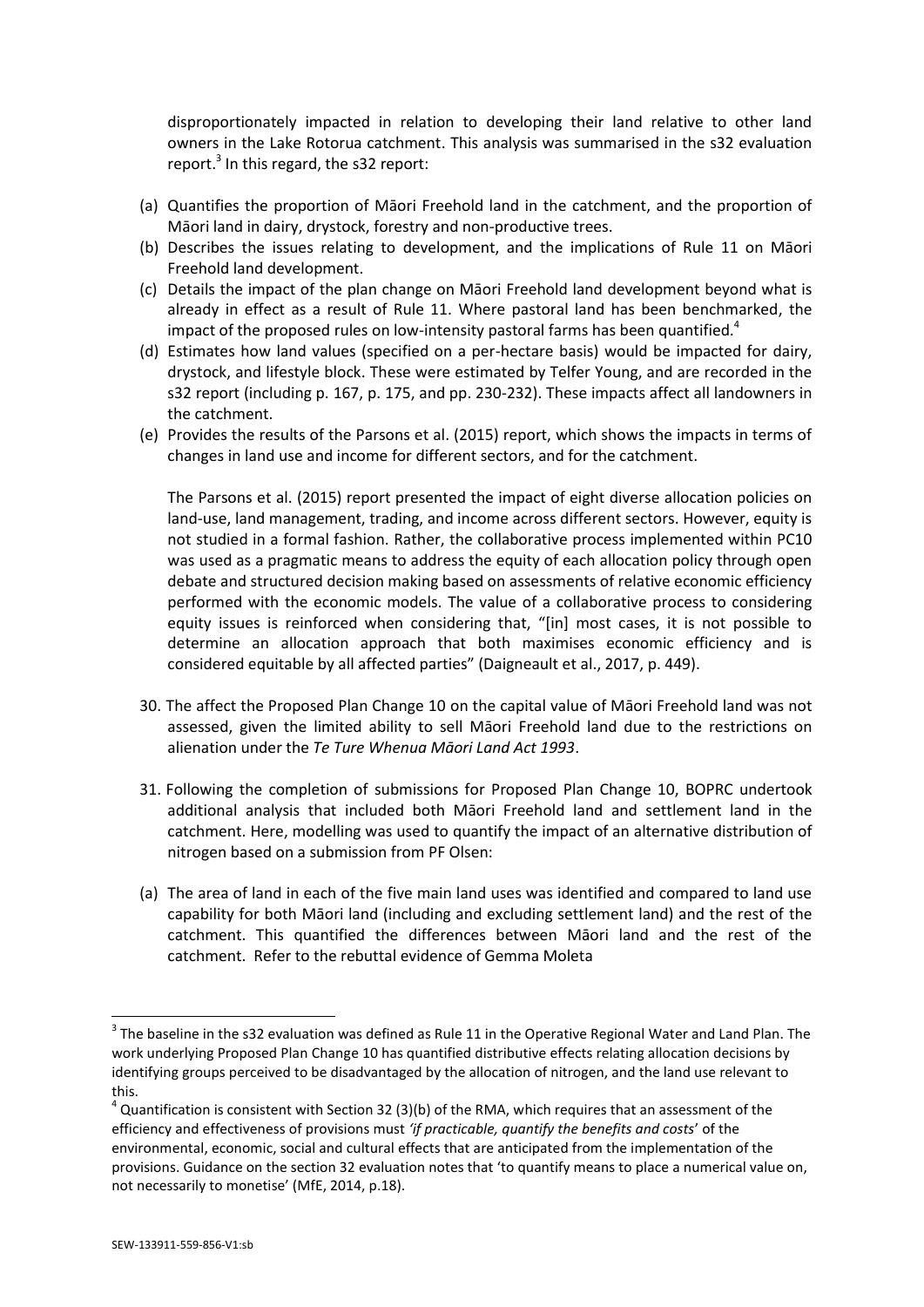(b) The current cost of moving into pastoral farming from other land uses (e.g. bush and scrub, forestry) was presented, to illustrate the current situation in the absence of a price for nitrogen. This is described in detail in the rebuttal evidence (2) of Sandra Barns.

Equity is defined in the Oxford English Dictionary as 'the quality of being fair and impartial'.<sup>5</sup>

- 32. Mr Osborne's position is that equity is a specific RPS allocation principle, and identification of those who gain and lose is the second step in the CBA policy evaluation process outlined by Treasury. <sup>6</sup> Mr Osborne contends that the assessment undertaken for PC10 does not provide information that illustrates the value of lost opportunities for land owners. While the impacts borne, in terms of changes in activity, by different sectors are evident the opportunities lost to land owners has not been illustrated either for the allocation methodology identified through PC10 or for the alternative allocations which in tur would give some relativity to the distribution of costs.
- 33. A key consideration in deciding which impacts to assess is the appropriate baseline. Mr Osborne believes that the uncertain nature of Rule 11 may have meant that its impact was not fully considered in land decisions made preceding it. In specific cases such as Maori Settlement land this would mean that the restrictions of Rule 11, subsequently solidified in PC10, were not adequately considered, due to their temporary nature. PC10 offers an opportunity to rectify these potential inequities.

# *Statement of agreed facts*

- 34. The role of economics is to assist in informing the debate about equity through the provision of information, but the question of what is most equitable is determined by a range factors including economics.
- 35. Any allocation method will have distributional impacts that will affect groups and sectors differently.
- 36. A robust method to monetise the distributive effects of nitrogen allocation was not able to be envisaged within the period of caucusing.

# *Unresolved issues*

- 37. Whether sufficient information has been provided on where the relative costs fall for potential options.
- 38. Using the price of nitrogen multiplied by hectares in forestry or bush and scrub is not a useful proxy for distributive costs because it takes no account of the usefulness of the land for any particular purpose, assumes it is economically sensible to develop land into a more intensive nitrogen use.

 5 https://en.oxforddictionaries.com/definition/equity

 $^6$  The Treasury (2015). Guide to Social Cost Benefit Analysis. Of the role of equity (distributional) issues, paragraph 39 (page 33) of this document reads *"Cost benefit analysis is not well suited to assessing equity (fairness) issues and impacts on social infrastructure. Where there might be concerns about how the benefits and costs fall on different groups in society, or how a project might impact on the social infrastructure, the best approach is to draw attention to these issues in the narrative section of the report."*